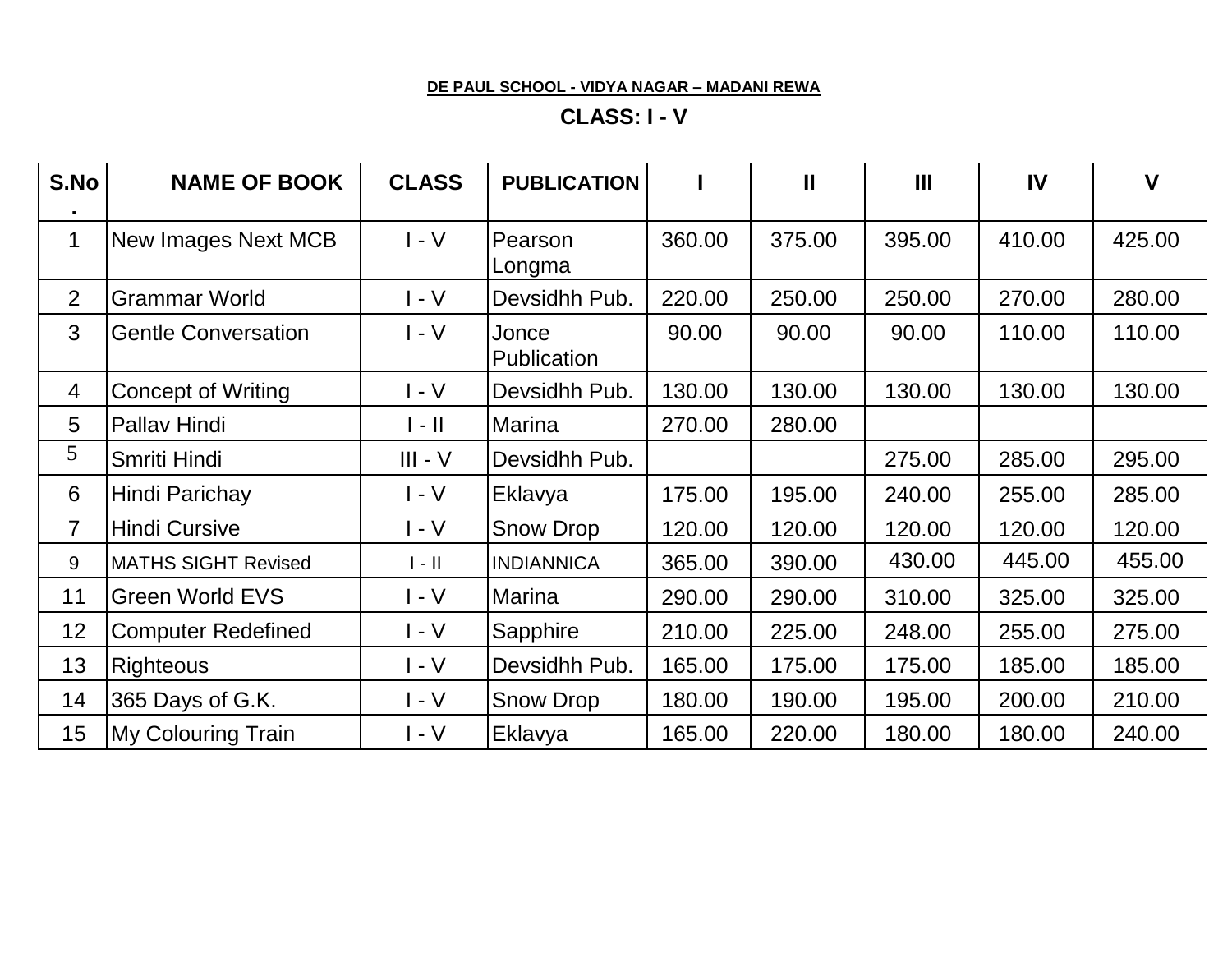#### **DE PAUL SCHOOL - VIDYA NAGAR – MADANI REWA**

**BOOK LIST 2022-23-CLASS: VI - VIII**

| S.No.          | <b>NAME OF BOOK</b>           | <b>CLASS</b> | <b>PUBLICATION</b>         | VI     | VII    | VIII   |
|----------------|-------------------------------|--------------|----------------------------|--------|--------|--------|
|                | New Images Next MCB           | VI - VIII    | Pearson Longma             | 440.00 | 450.00 | 460.00 |
| $\overline{2}$ | <b>Grammar Tour</b>           | $VI - VII$   | <b>Richi Publication</b>   | 285.00 | 290.00 |        |
| 2              | <b>Grammar World</b>          | VIII         | Devsidhh Pub.              |        |        | 300.00 |
| 3              | Hindi Basant                  | VI - VIII    | <b>NCERT</b>               | 65.00  | 65.00  | 65.00  |
| 4              | <b>Bal Ram katha</b>          | VI           | <b>NCERT</b>               | 65.00  | 65.00  | 65.00  |
| 5              | <b>Bal Maha Bharat</b>        | VII          | <b>NCERT</b>               |        |        |        |
| 6              | Bharat Ki Khoj                | VIII         | <b>NCERT</b>               |        |        |        |
| 7              | RACHANA PRASOON               | $VI - VIII$  | <b>KRISTON PUBLICATION</b> | 320.00 | 340.00 | 360.00 |
| 8              | <b>Mathematics</b>            | VI - VIII    | <b>NCERT</b>               | 65.00  | 65.00  | 65.00  |
| 09             | <b>Science</b>                | VI-VIII      | <b>NCERT</b>               | 65.00  | 65.00  | 65.00  |
| 09             | <b>Forever Social Science</b> | VI - VIII    | <b>Forever Books</b>       | 289.00 | 289.00 | 289.00 |
| 10             | Sanskrit Ruchira              | VI - VIII    | <b>NCERT</b>               | 55.00  | 65.00  | 60.00  |
| 11             | Cyber Hub                     | VI - VIII    | Educare                    | 350.00 | 360.00 | 370.00 |
| 12             | <b>Knowledge Garden</b>       | $VI - VIII$  | Devsidhh Pub.              | 240.00 | 240.00 | 250.00 |
| 13             | Righteous                     | $VI - VIII$  | Devsidhh Pub.              | 195.00 | 195.00 | 200.00 |
| 14             | Art & Craft                   | VI - VIII    | <b>Ace Vision</b>          | 295.00 | 295.00 | 295.00 |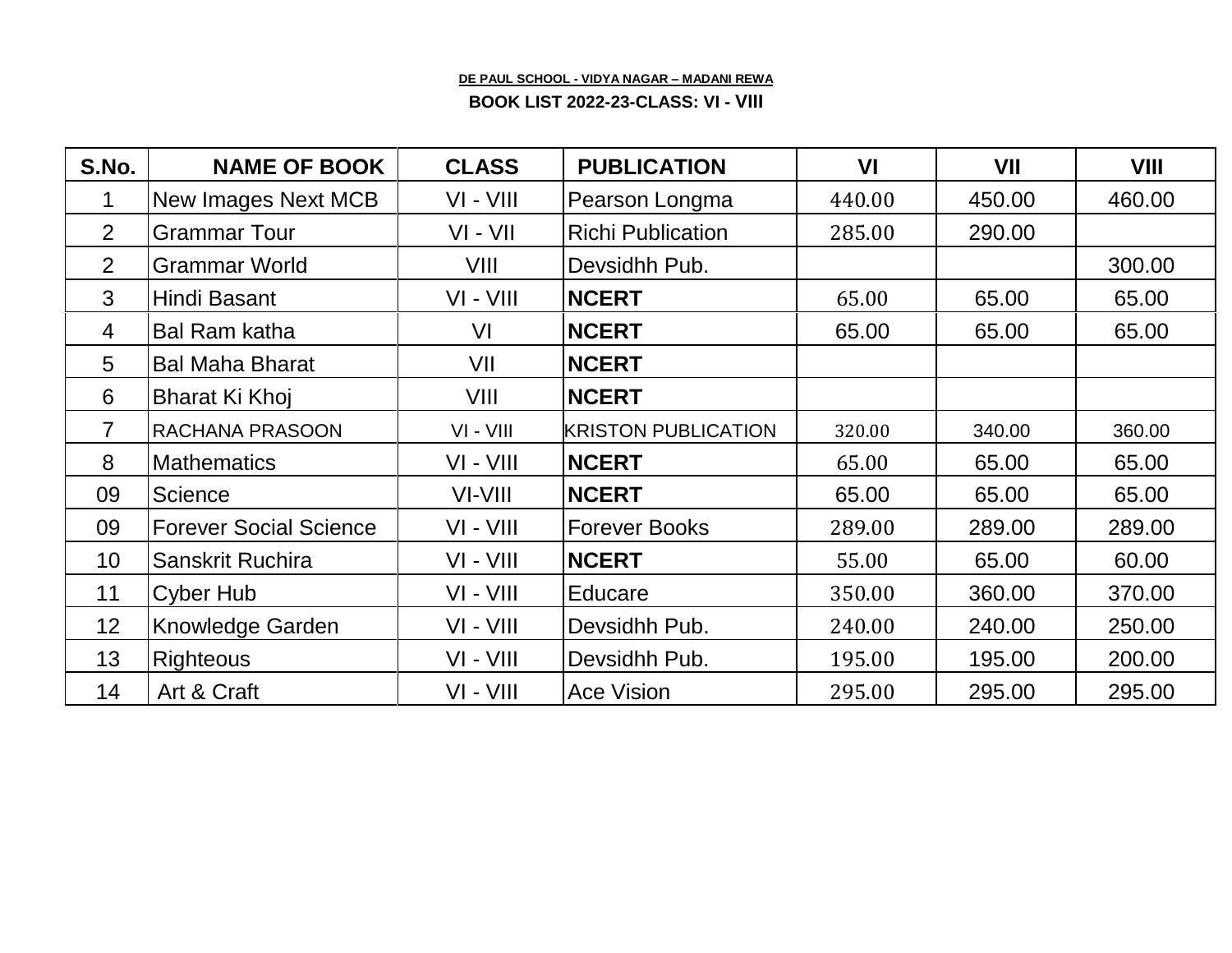## **DE PAUL SCHOOL - VIDYA NAGAR – MADANI REWA BOOK LIST 2022-23 CLASS: IX**

| S.No.           | <b>NAME OF BOOK</b>                                                             | <b>AUTHOR</b>           | <b>PUBLISHER</b>     | <b>PRICE</b> |
|-----------------|---------------------------------------------------------------------------------|-------------------------|----------------------|--------------|
| 01              | Beehive - IX -CODE 184                                                          | <b>NCERT</b>            | <b>CBSE</b>          | 75.00        |
|                 | Moments - IX -CODE-184                                                          | <b>NCERT</b>            | <b>CBSE</b>          | 40.00        |
| 03              | English Practice Worksheet - IX                                                 | G. Ram Books            |                      | 120.00       |
| 03              | Hindi kshtij - IX-CODE-002                                                      | <b>NCERT</b>            | <b>NCERT</b>         | 60.00        |
| 04              | Hindi Kritika - IX-CODE-002                                                     | <b>NCERT</b>            | <b>NCERT</b>         | 30.00        |
|                 | Hindi Vyakaran Manjiri - IX-CODE-002                                            | Jiwan Bodh Int.         |                      | 200.00       |
| 05              | Mathematics - IX-CODE-041                                                       | <b>NCERT</b>            | <b>NCERT</b>         | 155.00       |
| 06              | Science - IX-CODE-086                                                           | <b>NCERT</b>            | <b>NCERT</b>         | 150.00       |
| 07              | Social Science- IX-CODE 087<br>(HISTORY, GEOGRPHY, POLITICAL SCIENCE<br>CIVICS) |                         | <b>NCERT</b>         | 220.00       |
| 10 <sup>1</sup> | Lab Manual Physics - IX                                                         | 3 in one                |                      |              |
| 11              | Lab Manual Chemmistry IX                                                        | <b>DR.SMIRITI SINGH</b> | <b>BLUE PRINT</b>    | 480.00       |
| 12              | Lab Manual Biology - IX                                                         |                         | <b>EDUCATION</b>     |              |
| 13              | Lab Manual Mathematics - IX                                                     | Arya Pub.               |                      | 170.00       |
| 14              | <b>GEOGRAPHY+ HISTORY</b><br><b>GLOBE MAP PRACTICE BOOK -IX</b>                 | RAVI CHANCHAL           | <b>LEARNING HILL</b> | 350.00       |
| 15              | Information Technology - IX                                                     | Educare                 |                      | 475.00       |
| 16              | Pathways - IX (Value Education)                                                 | Redeemer                |                      | 260.00       |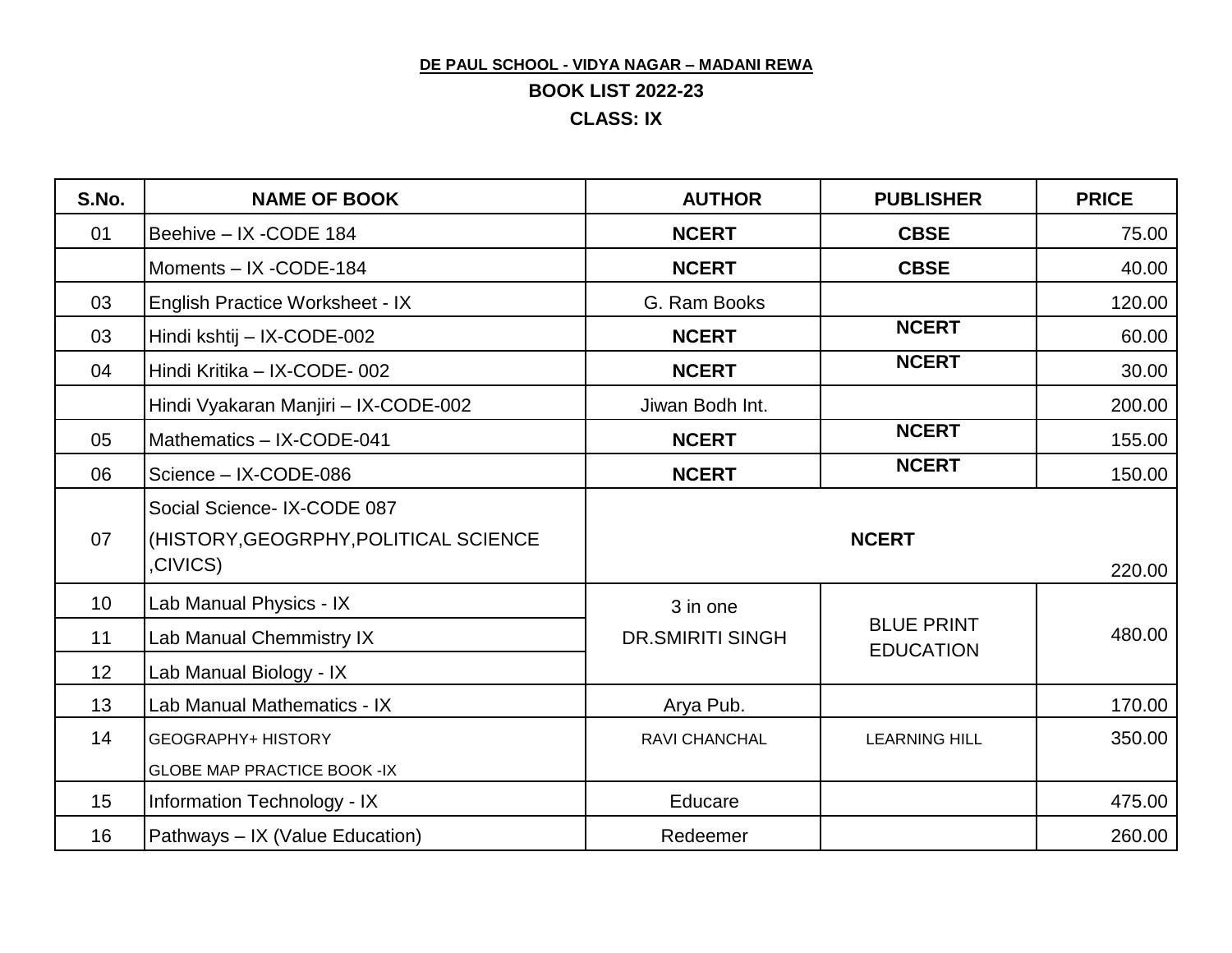### DE PAUL SCHOOL - VIDYA NAGAR - REWA BOOK LIST 2022-23 **CLASS: X**

| S.No.          | <b>NAME OF BOOK</b>                                                                                          | <b>AUTHOR</b>           | <b>PUBLISHER</b>     | <b>PRICE</b> |
|----------------|--------------------------------------------------------------------------------------------------------------|-------------------------|----------------------|--------------|
| 1              | First Flight $- X$                                                                                           | <b>NCERT</b>            | <b>CBSE</b>          | 80.00        |
| 2              | Footprints $- X$ -                                                                                           | <b>NCERT</b>            | <b>CBSE</b>          | 40.00        |
| 3              | English Practice Worksheet - X                                                                               | G. Ram Books            | G. Ram Books         | 135.00       |
| $\overline{4}$ | Hindi kshitij - X-                                                                                           | <b>NCERT</b>            | <b>NCERT</b>         | 70.00        |
| 5              | Hindi Kritika - X-                                                                                           | <b>NCERT</b>            | <b>NCERT</b>         | 35.00        |
| 6              | Hindi Vyakaran Manjiri - X-                                                                                  |                         | Jiwan Bodh Int.      | 200.00       |
| $\overline{7}$ | Mathematics $- X$                                                                                            | <b>NCERT</b>            | <b>NCERT</b>         | 160.00       |
| 8              | Science $- X$ -                                                                                              | <b>NCERT</b>            | <b>NCERT</b>         | 190.00       |
| 9              | Social Science- X- CODE-087<br>Social Science- IX-CODE 087<br>(HISTORY, GEOGRPHY, POLITICAL SCIENCE, CIVICS) | <b>NCERT</b>            | <b>NCERT</b>         | 275.00       |
| 11             | Lab Manual Physics $- X$ -                                                                                   | 3 in one                | <b>BLUE PRINT</b>    | 480.00       |
| 12             | Lab Manual Chemmistry - X                                                                                    | <b>DR.SMIRITI SINGH</b> | <b>EDUCATION</b>     |              |
| 13             | Lab Manual Biology - X                                                                                       |                         |                      |              |
| 14             | Lab Manual Mathematics - X                                                                                   |                         | Arya Pub.            | 170.00       |
| 15             | <b>GEOGRAPHY+ HISTORY</b>                                                                                    | RAVI CHANCHAL           | <b>LEARNING HILL</b> | 350.00       |
|                | <b>GLOBE MAP PRACTICE BOOK -X</b>                                                                            |                         |                      |              |
| 16             | Information Technology - X                                                                                   |                         | Educare              | 475.00       |
| 17             | Pathways $- X$ (Value Education)                                                                             |                         | Redeemer             | 260.00       |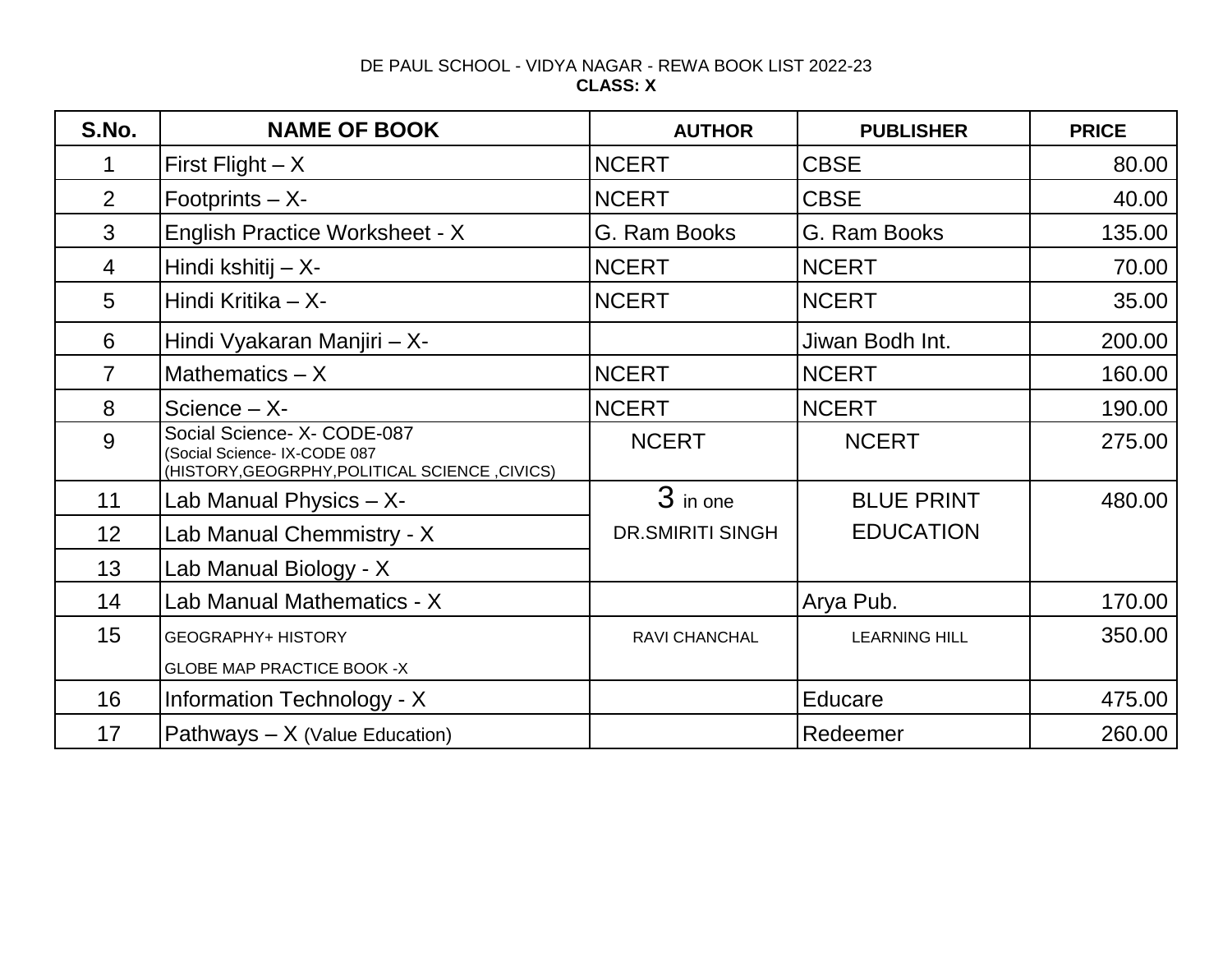## **DE PAUL SCHOOL - VIDYA NAGAR - REWA BOOK LIST 2022-23**

## **CLASS: XI**

| S. No. | <b>NAME OF THE BOOK</b>        | <b>AUTHOR</b>        | <b>PUBLICATION</b>           | <b>PRICE</b> |
|--------|--------------------------------|----------------------|------------------------------|--------------|
| 01     | Hornbill - XI                  | <b>NCERT</b>         | <b>NCERT</b>                 | 55.00        |
| 02     | Snapshots - XI                 | <b>NCERT</b>         | <b>NCERT</b>                 | 40.00        |
| 03     | Mathematics - XI               | <b>NCERT</b>         | <b>NCERT</b>                 | 210.00       |
| 04     | Physics - XI                   | <b>NCERT</b>         | <b>NCERT</b>                 | 150.00       |
| 05     | Chemistry - XI                 | <b>NCERT</b>         | <b>NCERT</b>                 | 180.00       |
| 06     | Biology - XI                   | <b>NCERT</b>         | <b>NCERT</b>                 | 230.00       |
| 07     | Accountancy - XI               | <b>TS Grewal</b>     |                              |              |
| 08     | <b>Business Studies - XI</b>   | VK Ohri              |                              |              |
| 09     | Economics - XI                 | VK Ohri              |                              |              |
| 10     | Physical Education - XI        | <b>SANJAY KUNDRA</b> | <b>Evergreen PUBLICATION</b> | 310.00       |
| 11     | Informatics Practice(NEW) - XI | <b>SUMIT ARORA</b>   | Dhanpat RAI & CO.(Sumita)    | 495.00       |
| 13     | Lab Manual Physics - XI        | NJPENDRA BHATNAGAR   | Blueprint                    | 400.00       |
| 14     | Lab Manual Chemistry - XI      | ANSIKA SAXENA        | Blueprint                    | 365.00       |
| 15     | Lab Manual Biology - XI        | <b>SANJOO SINGH</b>  | Blueprint                    | 390.00       |